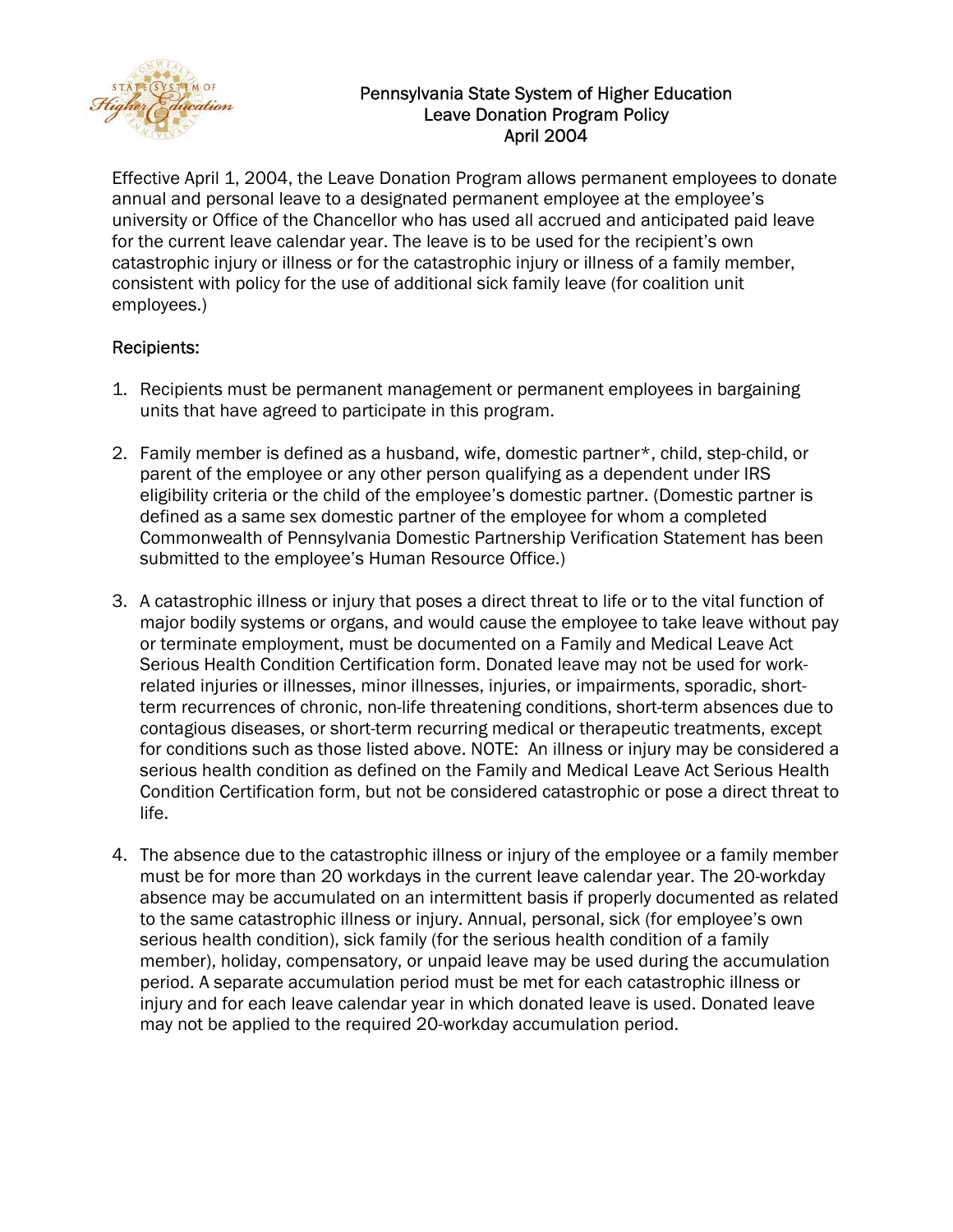5. All accrued leave must be used as follows before any donation may be received.

For an employee's own catastrophic injury or illness, all accrued annual, sick, personal, holiday, and compensatory leave and all anticipated annual and sick leave for the current leave calendar year must be used.

For the catastrophic injury or illness of a family member, all accrued annual, personal, holiday, and compensatory leave and all anticipated annual leave for the current leave calendar year must be used. All five days of sick family leave and any additional sick family leave for which the employee is eligible must be used.

- 6. Up to 12 weeks of donated leave per leave calendar year may be received for all conditions of the employee and family members cumulatively, but donations may not be received in more than two consecutive leave calendar years. Recipients do not repay the donor for donated leave. Leave usage is monitored closely to ensure that donated leave is used only for absences related to the catastrophic illness or injury.
- 7. The recipient's entitlement to leave under the Family and Medical Leave Act will be reduced, where applicable, by donated leave that is used. Entitlements to sick leave without pay (for an employee's own illness) or family care leave without pay (for a family member's illness) will also be reduced.
- 8. Donated leave may be used on an intermittent basis. However, each absence may be required to be medically documented as due to the same catastrophic illness or injury.
- 9. An employee is not eligible to receive donations of leave if, during the previous six months, the employee has been placed on a written leave restriction, or has received a written reprimand or suspension related to attendance.
- 10.Donated leave that remains unused once the employee is released by the physician for full-time work, when the family member's condition no longer requires the employee's absence, or at the end of the leave calendar year, must be returned to the donors in inverse order of donation. However, if at the end of the year, the absence is expected to continue beyond the greater of 20 workdays or the amount of annual and sick leave that could be earned and used in the following leave calendar year, donated leave may be carried into the next year.

## Donors:

- 1. A donor may voluntarily donate annual and personal leave to an employee within the donor's university or the Office of the Chancellor who meets the requirements of the Leave Donation Program. Donations may be made to multiple employees, as long as the minimum donation is made to each employee.
- 2. Donations must be made in increments of one day (7.50 or 8.0 hours), but not more than five days can be donated to any one employee in the same leave calendar year. A